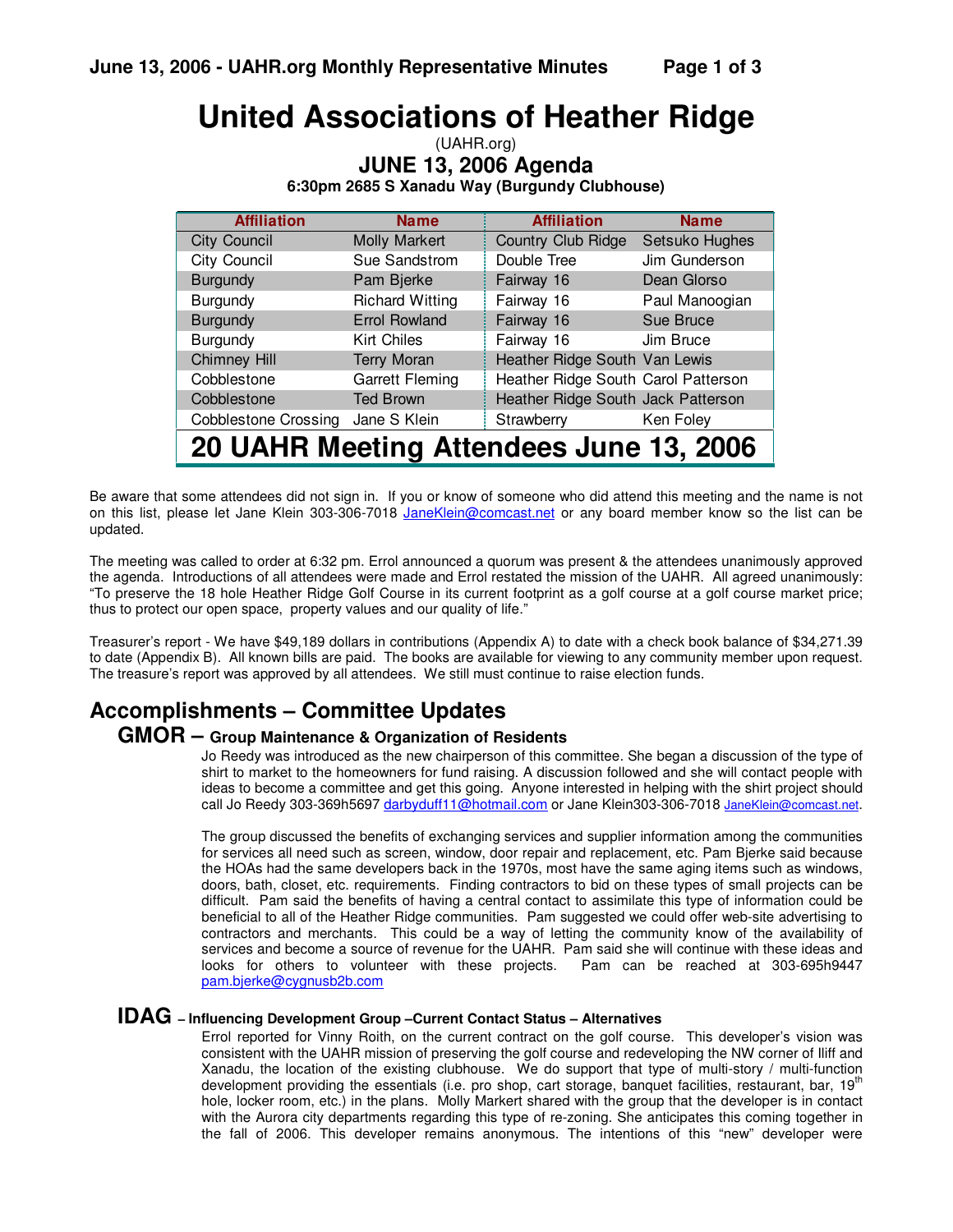questioned by Jim Bruce and others in attendance. Molly, Errol and the IDAG committee have been assured by the developer that his intentions are in agreement with our mission.

#### **GCAAG – Golf Course Acquisition Action Group**

Van Lewis reported nothing new regarding the Special District. Joe Lico of White, Bear and Ankele PC reported we have all legal requirements up to date at this time. Van Lewis was applauded for his recent article in "The Hub". He has agreed to continue to write a series of articles and community news letters offering factual information for the UAHR community regarding the issues of the formation of the Heather Ridge Metropolitan District. Sue and Jim Bruce have agreed to again administer the special district petition signing and requirements. We are waiting to find out the dates when we can again begin collecting signatures.

Old Business:

- 1. Prepare financial and presentation strategy for November **– In Process**
- 2. 2 nd round of fund raising letters to residents who have not responded – **on hold until next month**
- 3. Continue with Alternative Funding **Lee & Errol**
- 4. Meet with attorney Joe Lico, WBA to correct the special district filing and election details: **– Done**
	- a. Not to exceed election ballot from \$40 million to a more realistic amount. **– Done**
		- b. Increasing the directors to the maximum allowed from 5 to 7. **– Done**
	- c. Correcting the legal descriptions to agree with the Special District maps**– Done**
- 5. Continue to research more of the benefits of the formation of the Special District **– GCAAG**
- 6. Continue to meet with communities regarding the Special District issues and election **– GCAAG**
- 7. Evaluate the need/costs/benefits of acquiring visual aids for the community meetings **– GMOR**

New Business:

1. Updated residency lists for all the communities surrounding the golf course need to be done. This is current except for Cobblestone Crossing, Fairway 16 and Heather Ridge South.

Meeting was adjourned at 7:03pm and the next meeting will be July 11<sup>th</sup> at the Burgundy Clubhouse 6:30 PM Jane S Klein, UAHR Secretary

### **Appendix A:**

| <b>United Associations of Heather Ridge - UAHR.org</b> |         |                                  |                     |      |                                                          |                          |
|--------------------------------------------------------|---------|----------------------------------|---------------------|------|----------------------------------------------------------|--------------------------|
| 4/5/2006 Total Contributions<br>\$43,590               | # Homes | # Homes on<br><b>Golf Course</b> | <b>Contributors</b> | $\%$ | <b>Gof Course</b><br><b>Contributor Contributor</b><br>% | <b>Cont</b><br>%<br>Rank |
| <b>Burgundy</b>                                        | 120     | 48                               | 33                  | 28%  | 69%                                                      | 5                        |
| <b>Chimney Hill</b>                                    | 116     | 54                               | 20                  | 17%  | 37%                                                      | 4                        |
| <b>Cobblestone</b>                                     | 74      | 56                               | 14                  | 19%  | 25%                                                      | $\overline{7}$           |
| <b>Cobblestone Crossing</b>                            | 150     | 63                               | 13                  | 9%   | 21%                                                      | 6                        |
| <b>Country Club Ridge</b>                              | 64      | 39                               | 16                  | 25%  | 41%                                                      | 9                        |
| <b>Double Tree</b>                                     | 24      |                                  | 6                   | 25%  |                                                          | 10                       |
| <b>Fairway 16</b>                                      | 116     | 44                               | 42                  | 36%  | 95%                                                      | 3                        |
| <b>**Heather Ridge South</b>                           | 176     | 54                               | 66                  | 38%  | 122%                                                     |                          |
| <b>Sausalito</b>                                       | 159     | 84                               | 46                  | 29%  | 55%                                                      | 2                        |
| <b>Strawberry (100 out of 328)</b>                     | 100     | 23                               | 17                  | 17%  | 74%                                                      | 8                        |
| Other:                                                 |         |                                  |                     |      |                                                          |                          |
| <b>Friends of Heather Ridge</b>                        |         |                                  | 6                   |      |                                                          |                          |
| <b>Unknown</b>                                         |         |                                  | $\overline{7}$      |      |                                                          |                          |
| <b>NEC</b>                                             |         |                                  | $\overline{2}$      |      |                                                          |                          |
| <b>Total Homes --&gt;</b>                              | 1,099   | 465                              | 244                 | 22%  | 52%                                                      |                          |

**6/12/2006 Total Contributions \$49,189**